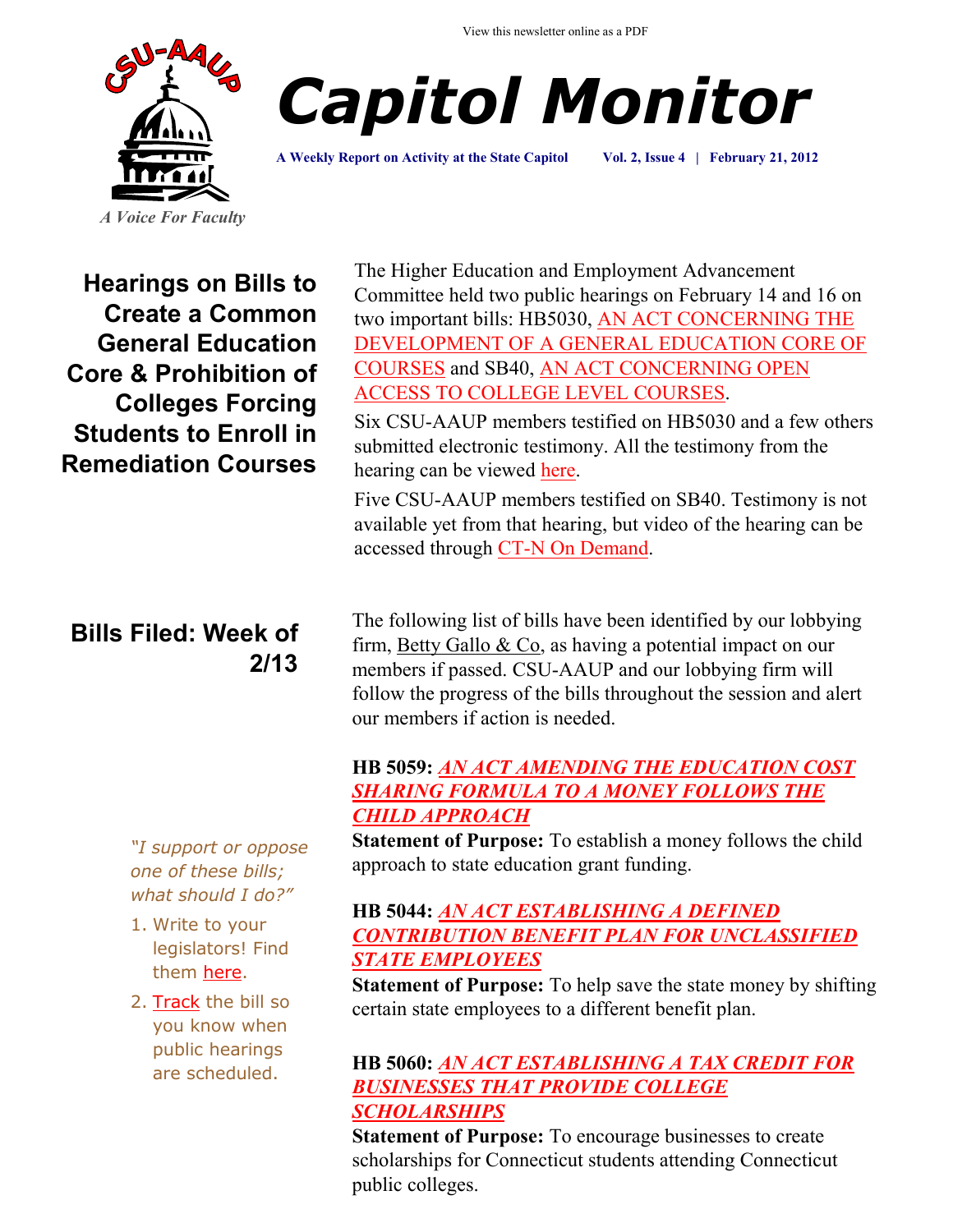# **Bills Continued**

#### **HB 5061:** *[AN ACT CONCERNING TUITION FEE](http://www.cga.ct.gov/asp/cgabillstatus/cgabillstatus.asp?selBillType=Bill&bill_num=5061&which_year=2012&SUBMIT1.x=0&SUBMIT1.y=0)  [WAIVERS FOR VETERANS TAKING SUMMER AND](http://www.cga.ct.gov/asp/cgabillstatus/cgabillstatus.asp?selBillType=Bill&bill_num=5061&which_year=2012&SUBMIT1.x=0&SUBMIT1.y=0)  [INTERSESSION CLASSES AT PUBLIC](http://www.cga.ct.gov/asp/cgabillstatus/cgabillstatus.asp?selBillType=Bill&bill_num=5061&which_year=2012&SUBMIT1.x=0&SUBMIT1.y=0)  [INSTITUTIONS OF HIGHER EDUCATION](http://www.cga.ct.gov/asp/cgabillstatus/cgabillstatus.asp?selBillType=Bill&bill_num=5061&which_year=2012&SUBMIT1.x=0&SUBMIT1.y=0)*

**Statement of Purpose:** To include coverage of tuition fees for summer and intersession classes in veterans' tuition waivers.

### **SB 52:** *[AN ACT CONCERNING STATE EMPLOYEE](http://www.cga.ct.gov/asp/cgabillstatus/cgabillstatus.asp?selBillType=Bill&bill_num=52&which_year=2012&SUBMIT1.x=0&SUBMIT1.y=0)  [PENSION REFORM](http://www.cga.ct.gov/asp/cgabillstatus/cgabillstatus.asp?selBillType=Bill&bill_num=52&which_year=2012&SUBMIT1.x=0&SUBMIT1.y=0)*

**Statement of Purpose:** To save the state money and reduce the state's long-term liabilities by enacting comprehensive pension reform.

# **HB 5077:** *[AN ACT CONCERNING FULL STATE](http://www.cga.ct.gov/asp/cgabillstatus/cgabillstatus.asp?selBillType=Bill&bill_num=5077&which_year=2012&SUBMIT1.x=0&SUBMIT1.y=0)  [REIMBURSEMENT FOR SPECIAL EDUCATION](http://www.cga.ct.gov/asp/cgabillstatus/cgabillstatus.asp?selBillType=Bill&bill_num=5077&which_year=2012&SUBMIT1.x=0&SUBMIT1.y=0)  [COSTS](http://www.cga.ct.gov/asp/cgabillstatus/cgabillstatus.asp?selBillType=Bill&bill_num=5077&which_year=2012&SUBMIT1.x=0&SUBMIT1.y=0)*

**Statement of Purpose:** To reduce towns' property tax burden by providing for one hundred per cent state funding of special education costs.

**HB 5078:** *[AN ACT LOWERING THE EXCESS COST](http://www.cga.ct.gov/asp/cgabillstatus/cgabillstatus.asp?selBillType=Bill&bill_num=5078&which_year=2012&SUBMIT1.x=0&SUBMIT1.y=0)  [THRESHOLD FOR SPECIAL EDUCATION COSTS](http://www.cga.ct.gov/asp/cgabillstatus/cgabillstatus.asp?selBillType=Bill&bill_num=5078&which_year=2012&SUBMIT1.x=0&SUBMIT1.y=0)*

**Statement of Purpose:** To reduce the local tax burden by requiring the state to pay more for special education by lowering the excess cost threshold.

**SB 154:** *[AN ACT CONCERNING STATE](http://www.cga.ct.gov/asp/cgabillstatus/cgabillstatus.asp?selBillType=Bill&bill_num=154&which_year=2012&SUBMIT1.x=0&SUBMIT1.y=0)  [EMPLOYEES AND VIOLENCE AND ABUSIVE](http://www.cga.ct.gov/asp/cgabillstatus/cgabillstatus.asp?selBillType=Bill&bill_num=154&which_year=2012&SUBMIT1.x=0&SUBMIT1.y=0)  [CONDUCT IN THE WORKPLACE](http://www.cga.ct.gov/asp/cgabillstatus/cgabillstatus.asp?selBillType=Bill&bill_num=154&which_year=2012&SUBMIT1.x=0&SUBMIT1.y=0)*

**Statement of Purpose:** To require the Department of Administrative Services to report the number of complaints of abusive conduct in the workplace between state employees to the General Assembly.

# **SB 108:** *[AN ACT CONCERNING THE CREATION](http://www.cga.ct.gov/asp/cgabillstatus/cgabillstatus.asp?selBillType=Bill&bill_num=108&which_year=2012&SUBMIT1.x=0&SUBMIT1.y=0)  [OF AN EDUCATOR PROFESSIONAL STANDARDS](http://www.cga.ct.gov/asp/cgabillstatus/cgabillstatus.asp?selBillType=Bill&bill_num=108&which_year=2012&SUBMIT1.x=0&SUBMIT1.y=0)  [BOARD TASK FORCE](http://www.cga.ct.gov/asp/cgabillstatus/cgabillstatus.asp?selBillType=Bill&bill_num=108&which_year=2012&SUBMIT1.x=0&SUBMIT1.y=0)*

**Statement of Purpose:** To establish a task force to make recommendations for the creation of an educator professional standards board.